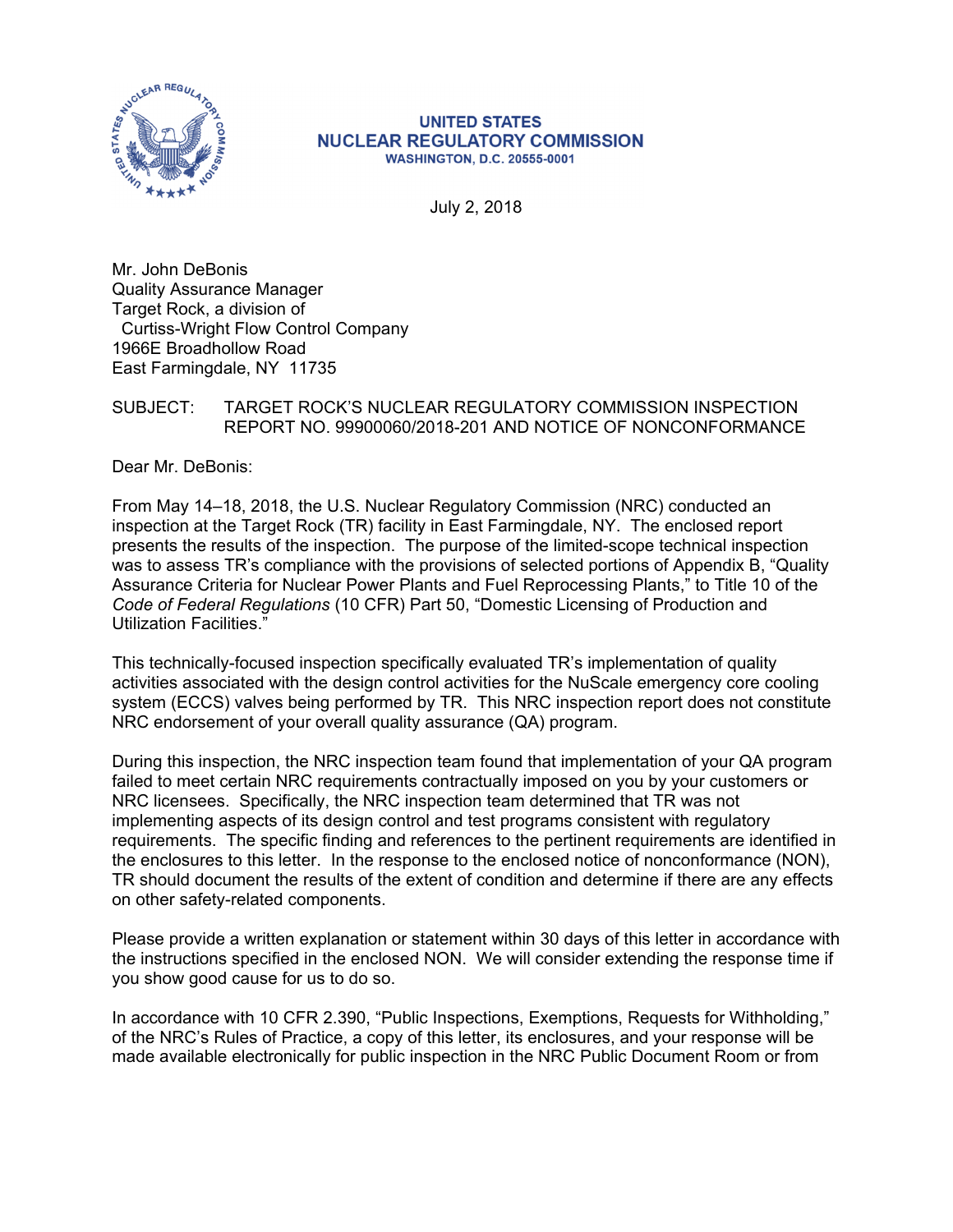the NRC's document system, Agencywide Documents Access and Management System accessible from the NRC Web site at http://www.nrc.gov/reading-rm/adams.html. To the extent possible, your response should not include any personal privacy, proprietary, or safeguards information so that it can be made available to the public without redaction. If personal privacy or proprietary information is necessary to provide an acceptable response, then please provide a bracketed copy of your response that identifies the information that should be protected and a redacted copy of your response that deletes such information. If you request that such material is withheld from public disclosure, you must specifically identify the portions of your response that you seek to have withheld and provide in detail the bases for your claim (e.g., explain why the disclosure of information will create an unwarranted invasion of personal privacy or provide the information required by 10 CFR 2.390(b) to support a request for withholding confidential commercial or financial information). If safeguards information is necessary to provide an acceptable response, please provide the level of protection described in 10 CFR 73.21, "Protection of Safeguards Information: Performance Requirements."

Sincerely,

## */RA/* **Jermaine Heath for**

Terry W. Jackson, Chief Quality Assurance Vendor Inspection Branch-1 Division of Construction Inspection and Operational Programs Office of New Reactors

Docket No.: 99900060

Enclosures:

- 1. Notice of Nonconformance
- 2. Inspection Report 99900060/2018-201 and Attachment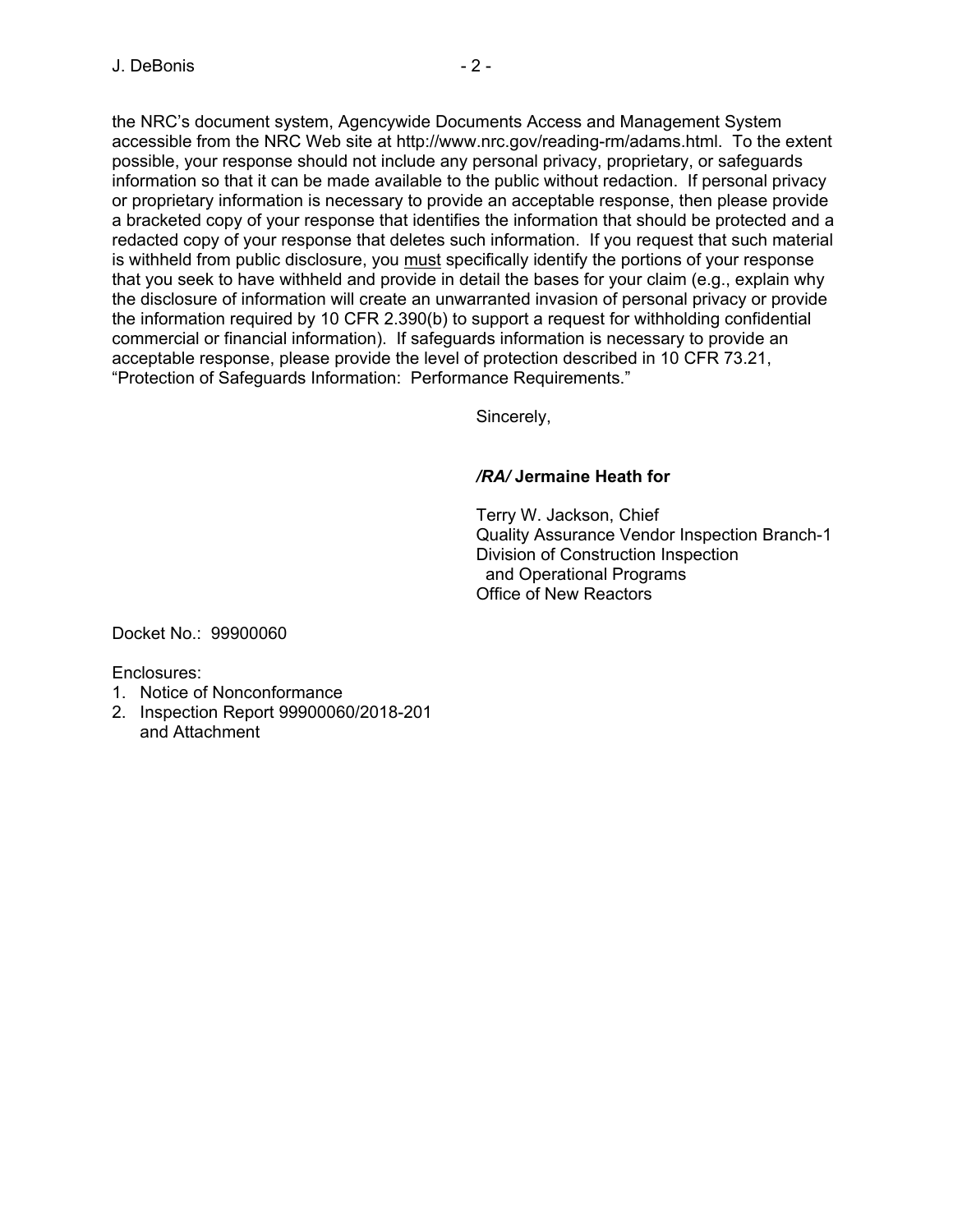### SUBJECT: TARGET ROCK'S NUCLEAR REGULATORY COMMISSION INSPECTION REPORT NO. 99900060/2018-201 AND NOTICE OF NONCONFORMANCE

Dated: July 2, 2018

DISTRIBUTION: **Public** KKavanagh ASakadales NRO\_DCIP Distribution ConE Resource jdebonis@curtisswright.com

| <b>ADAMS Accession No.: ML18183A384</b><br>*via e-mail<br><b>NRO-002</b> |               |                       |              |  |
|--------------------------------------------------------------------------|---------------|-----------------------|--------------|--|
| <b>OFC</b>                                                               | NRO/DCIP      | NRO/DCIP              | NRO/DEI      |  |
| <b>NAME</b>                                                              | AArmstrong    | RPatel                | TScarbrough* |  |
| <b>DATE</b>                                                              | 07/02/2018    | 07/02/2018            | 07/02/2018   |  |
| <b>OFC</b>                                                               | NRO/DCIP      | NRO/DCIP              |              |  |
| <b>NAME</b>                                                              | <b>JBurke</b> | TJackson (JHeath for) |              |  |
| <b>DATE</b>                                                              | 07/02/2018    | 07/02/2018            |              |  |
| $A = 1A111$ $B = A A B B A A B11$                                        |               |                       |              |  |

#### **OFFICIAL RECORD COPY**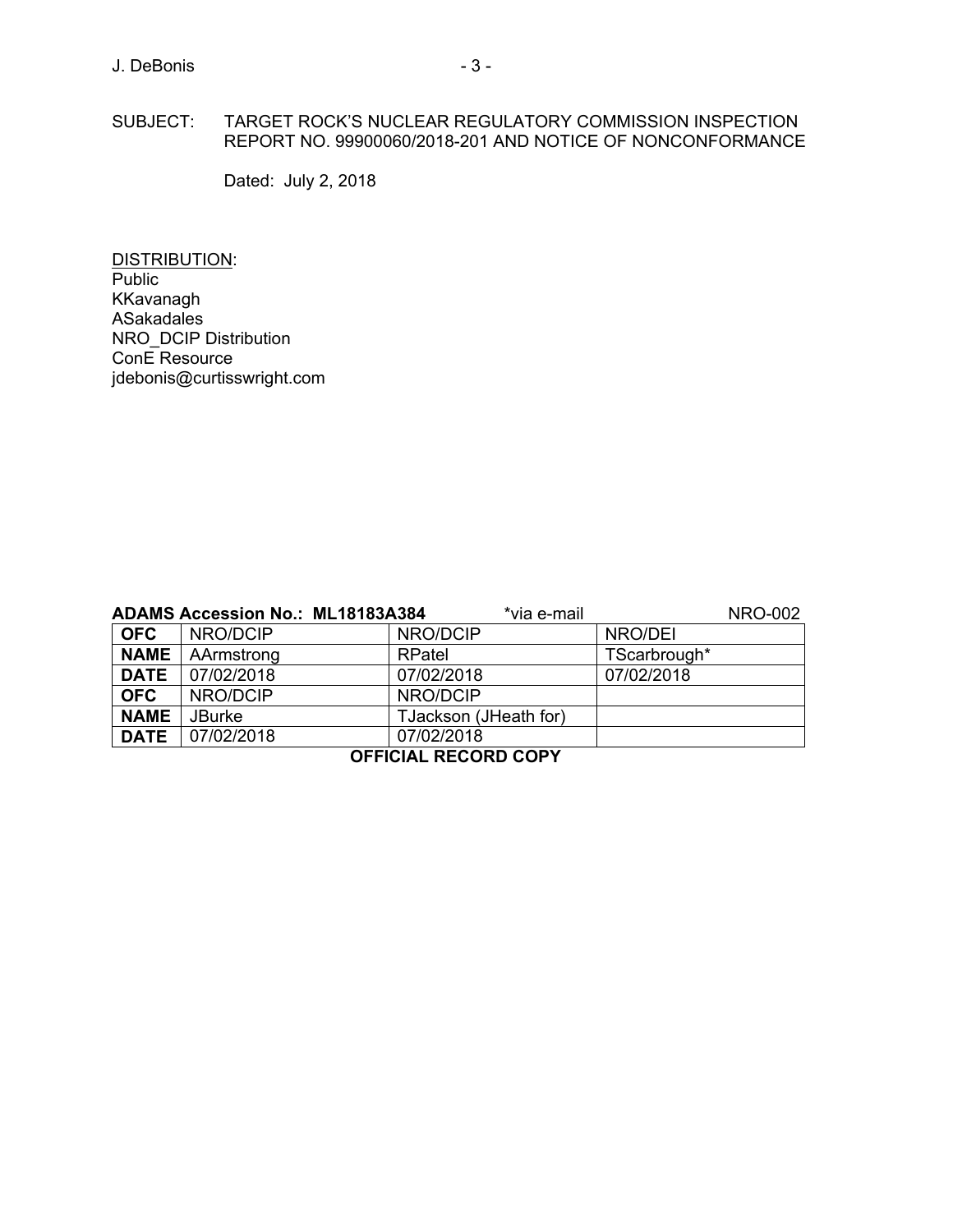### **NOTICE OF NONCONFORMANCE**

1966E Broadhollow Road East Farmingdale, NY 11735-1768

Target Rock Division<br>Curtiss-Wright Flow Control Company Material Inspection Report No. 99900060/2018-201 Inspection Report No. 99900060/2018-201

Based on the results of a U.S. Nuclear Regulatory Commission (NRC) inspection conducted on May14-18, 2018, of activities performed at Target Rock (TR), a business unit of Curtiss-Wright Flow Control Company, certain activities were not conducted in accordance with NRC requirements that were contractually imposed upon TR by your customers or by NRC licensees:

A. Criterion III, "Design Control," of Appendix B, "Quality Assurance Program Criteria for Nuclear Power Plants and Fuel Reprocessing Plants," to Title 10 of the *Code of Federal Regulations* (10 CFR) Part 50, "Domestic Licensing of Production and Utilization Facilities," states, in part, that measures shall be established to assure that applicable regulatory requirements and the design basis, as specified in the license application, for those structures, systems, and components (SSCs) to which this appendix applies are correctly translated into specifications, drawings, procedures and instructions." Criterion III also states, in part, "measures shall also be established for the selection and review for suitability of application of materials, parts, equipment, and processes that are essential to the safety-related functions of the structures, systems and components.

NuScale contract Task Order (TO) No. 11, Statement of Work SW-1114-9480, subsection 4.2, states in part, that, a certificate of conformance shall be provided for shipment/submittal of items or services delivered to NuScale and shall meet the following requirements: (1) identify the purchased material, equipment, or service and are traceable to the NuScale procurement document assigned to the work and required deliverables; (2) identify the specific procurement requirements met by the purchased material, equipment, or service (e.g., codes, standards, and other specifications); (3) identify any procurement requirements that have not been met, together with an explanation and means for resolving the nonconformance(s); (4) is signed or otherwise authenticated by a person who is responsible for this QA function and whose function and position are described in the supplier's NuScale approved QA program; (5) has been generated in accordance with the certification system established by and described in the Supplier's QA program; (6) certifies conformance with all requirements of the purchase order; (7) references the QA program and the title and revision/date of the QA manual utilized to fulfill the scope of the purchase order and; (8) is provided on the letterhead of the company to which the procurement document was issued.

Contrary to the above, as of May 18, 2018, TR failed to translate the applicable design basis requirements as specified in NuScale's TO for the Emergency Core Cooling System (ECCS) valves into their specifications, drawings, procedures and instructions. In addition, TR failed to provide objective evidence to NuScale ensuring the selection and review for suitability of application of materials, parts, equipment, and processes that are essential to the safety-related functions of the SSCs were met.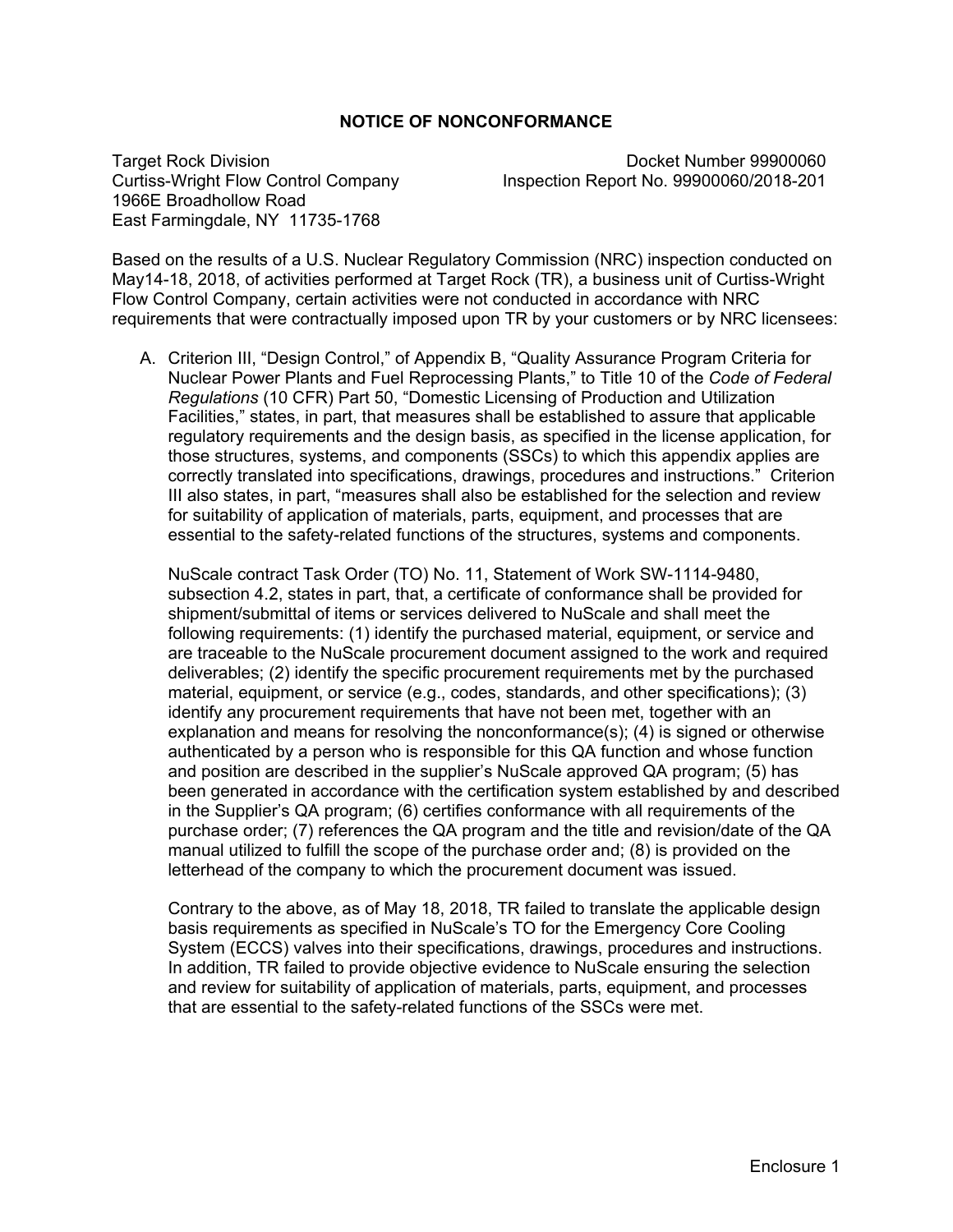Specifically, TR failed to translate certificate of conformance requirements from NuScale's TO No. 11, SW-1114-9480 into their ECCS valve proof-of-concept (POC) Test Procedure TRP 9484. In addition, TR failed to submit eight certificate of conformance requirements for the ECCS valve POC testing services to NuScale to provide objective evidence for the selection and review for suitability of application of processes that are essential to the safety-related functions of the ECCS valve for the NuScale POC Test design certification process.

This issue has been identified as Nonconformance 99900060/2018-201-01.

B. Criterion XI, "Test Control," of Appendix B, 10 CFR Part 50, states, in part, that "test procedures shall include provisions for assuring that all prerequisites for the given test have been met, that adequate test instrumentation is available and used, and that the test is performed under suitable environmental conditions."

Criterion XII, "Control of Measuring and Test Equipment," of Appendix B to 10 CFR Part 50, states, in part, that "measures shall be established to assure that tools, gages, instruments, and other measuring and testing devices used in activities affecting quality are properly controlled and calibrated….to maintain accuracy within necessary limits."

TR Assembly and Test Procedure No. 9484, "Emergency Core Cooling System Valves Proof of Concept Assembly and Test Procedure," Revision 0, dated November 13, 2015, subsection 3.1, "Valve and Fixture Preparation," states, in part, that "indicating pressure gauges shall be calibrated prior to each test or series of tests, indicating pressure gauges shall have a range of not more than 4 times, and not less than one-and-one half times, the test pressure, all other measuring instruments shall be within normal calibration intervals, and all calibrations shall be traceable to the National Institute of Standards and Technology (NIST) when applicable."

Contrary to the above, as of May 18, 2018, TR failed to establish measures to assure that measuring and test instrumentation used during test activities affecting quality were adequately controlled, calibrated, and adjusted at specified periods to maintain accuracy within necessary limits. Specifically, TR failed to:

- 1. Control the traceability and calibration of a linear variable differential transducer (LVDT) used during POC test activities to measure the main valve disc position indications. TR did not control the LVDT under its calibration program.
- 2. Control the traceability and document the pre-test calibration of individual pressure transducers used during POC test activities of the ECCS valve to measure the inlet and outlet pressure, chamber pressure and inadvertent actuation block (IAB) valve pressure. TR did not control pressure transducers under their calibration program.
- 3. Control the traceability and document calibration status of the micrometer used for pre-test dimensional inspection of: (1) the arming valve disc position, (2) the main valve disc lift measurement, and (3) the IAB valve parts. TR did not control the micrometer under their calibration program.

This issue has been identified as Nonconformance 99900060/2018-201-02.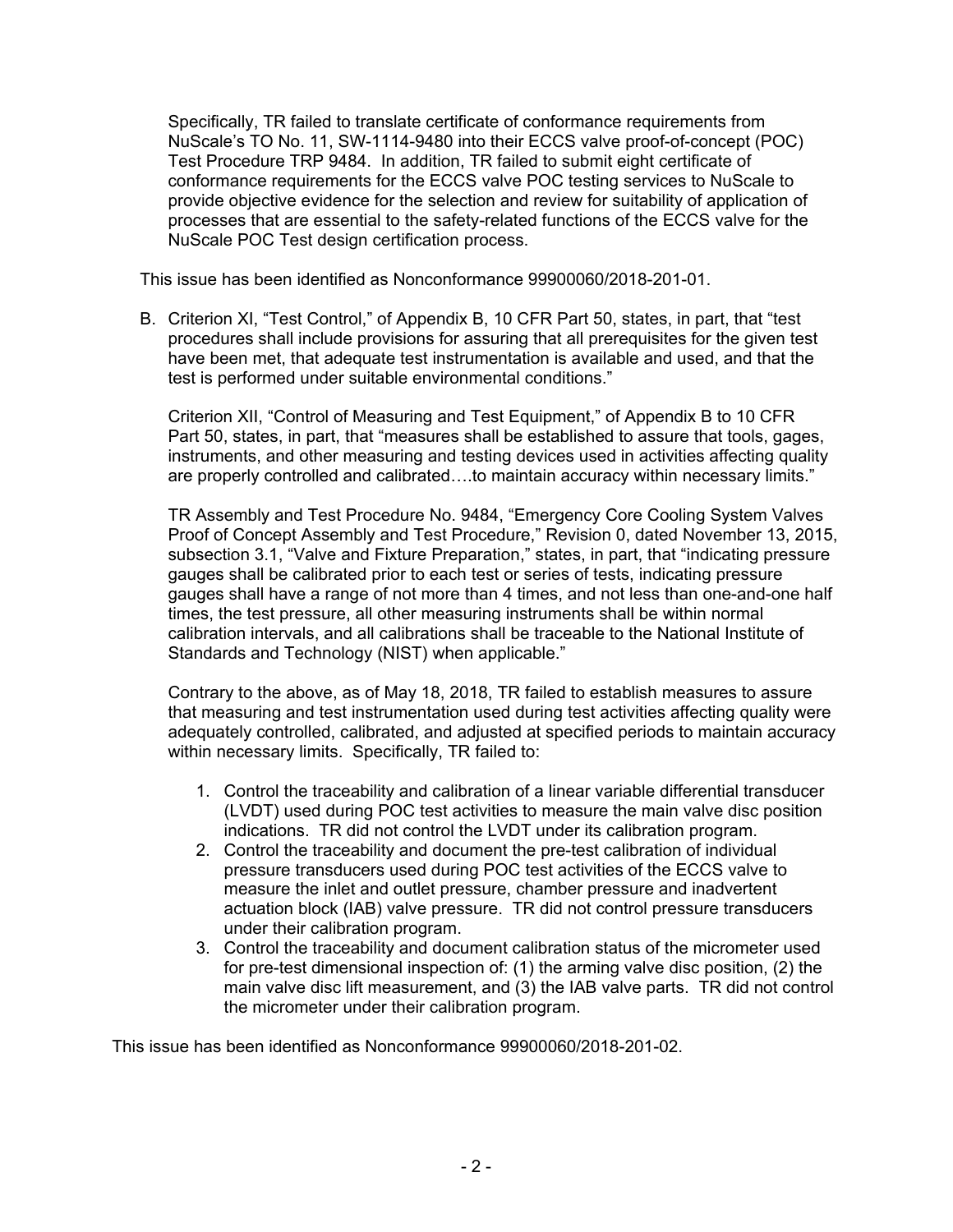Please provide a written statement or explanation to the U.S. Nuclear Regulatory Commission, ATTN: Document Control Desk, Washington, DC 20555-0001, with a copy to the Chief, Electrical Vendor Branch, Division of Construction Inspection and Operational Programs, Office of New Reactors, within 30 days of the date of the letter transmitting this Notice of Nonconformance. This reply should be clearly marked as a "Reply to a Notice of Nonconformance" and should include for each noncompliance: (1) the reason for the noncompliance, or if contested, the basis for disputing the noncompliance; (2) the corrective steps that have been taken and the results achieved; (3) the corrective steps that will be taken to avoid noncompliances; and (4) the date when your corrective action will be completed. Where good cause is shown, the NRC will consider extending the response time.

Because your response will be made available electronically for public inspection in the NRC Public Document Room or from the NRC's Agencywide Documents Access and Management System, which is accessible from the NRC Web site at http://www.nrc.gov/readingrm/ adams.html, to the extent possible, it should not include any personal privacy, proprietary, or Safeguards Information (SGI) so that the NRC can make it available to the public without redaction. If personal privacy or proprietary information is necessary to provide an acceptable response, then please provide a bracketed copy of your response that identifies the information that should be protected and a redacted copy of your response that deletes such information. If you request that such material be withheld, you must specifically identify the portions of your response that you seek to have withheld and provide in detail the bases for your claim of withholding (e.g., explain why the disclosure of information would create an unwarranted invasion of personal privacy or provide the information required by 10 CFR 2.390(b) to support a request for withholding confidential commercial or financial information). If Safeguards Information is necessary to provide an acceptable response, please provide the level of protection described in 10 CFR 73.21, "Protection of Safeguards Information: Performance Requirements."

Dated this 2<sup>nd</sup> day of July 2018.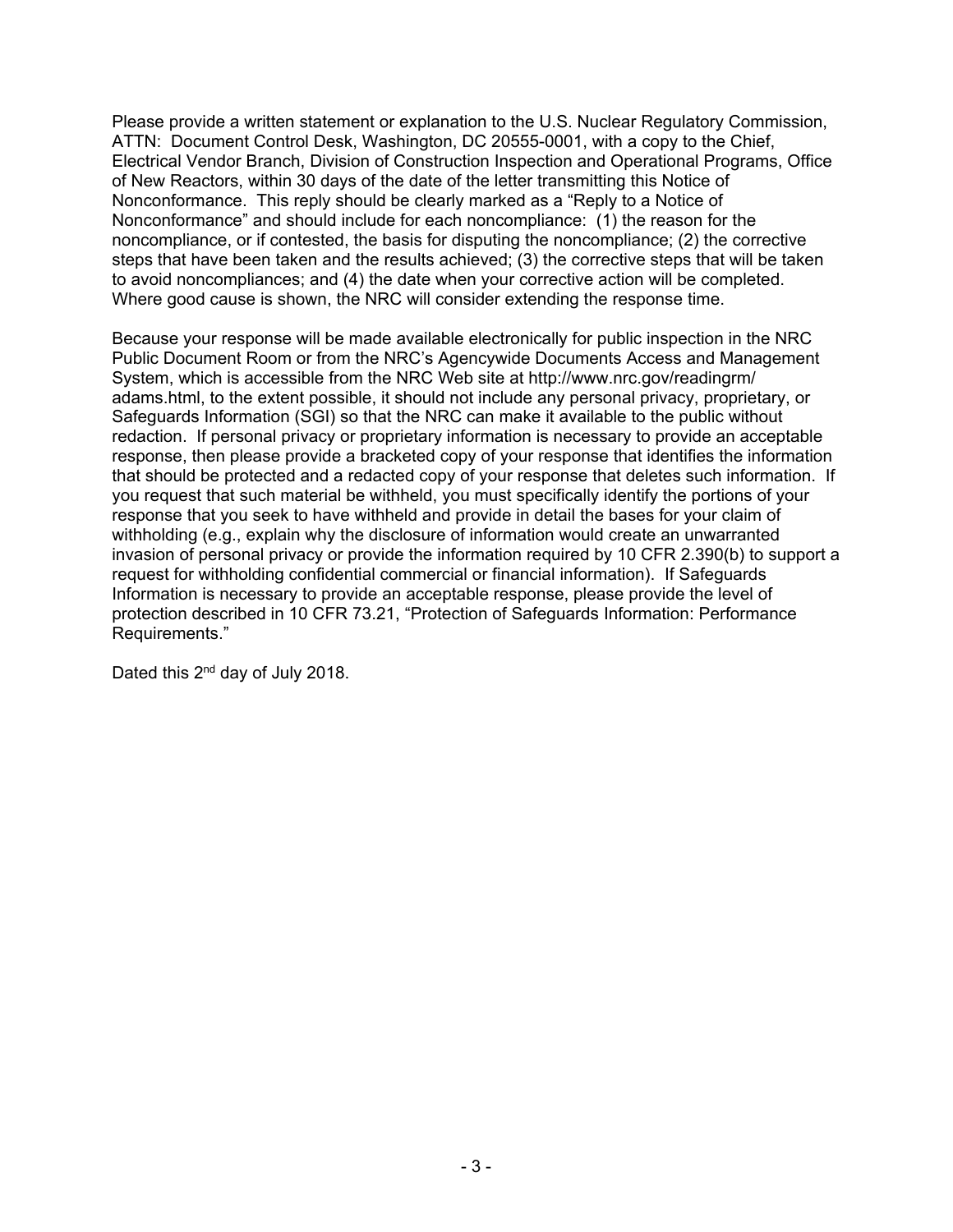### **U.S. NUCLEAR REGULATORY COMMISSION OFFICE OF NEW REACTORS DIVISION OF CONSTRUCTION INSPECTION AND OPERATIONAL PROGRAMS VENDOR INSPECTION REPORT**

| Docket No.:              | 99900060                                                                                                                                                                           |                                                                                                                                                                                                                                                                                                                             |
|--------------------------|------------------------------------------------------------------------------------------------------------------------------------------------------------------------------------|-----------------------------------------------------------------------------------------------------------------------------------------------------------------------------------------------------------------------------------------------------------------------------------------------------------------------------|
| Report No.:              | 99900060/2018-201                                                                                                                                                                  |                                                                                                                                                                                                                                                                                                                             |
| Vendor:                  | <b>Target Rock Division</b><br><b>Curtiss-Wright Flow Control Company</b><br>1966E Broadhollow Road<br>East Farmingdale, NY 11735-1768                                             |                                                                                                                                                                                                                                                                                                                             |
| <b>Vendor Contact:</b>   | Mr. John DeBonis, Quality Assurance Manager<br>Phone: (631) 396-4429<br>idebonis@curtisswright.com                                                                                 |                                                                                                                                                                                                                                                                                                                             |
| Background:              | applications for the commercial nuclear operating fleet.                                                                                                                           | Target Rock, a business unit of Curtiss-Wright Flow Control<br>Company, is an American Society of Mechanical Engineers<br>(ASME) certificate holder with its scope of supply including, but<br>not limited to, commercial-grade dedication (CGD), design,<br>fabrication, assembly and testing of valves for safety-related |
| <b>Inspection Dates:</b> | May 14-18, 2018                                                                                                                                                                    |                                                                                                                                                                                                                                                                                                                             |
| Inspection Team Leader:  | Aaron Armstrong,                                                                                                                                                                   | NRO/DCIP/QVIB-1                                                                                                                                                                                                                                                                                                             |
| Inspectors:              | Raju Patel<br><b>Thomas Scarbrough</b>                                                                                                                                             | NRO/DCIP/QVIB-2<br>NRO/DEI/MEB                                                                                                                                                                                                                                                                                              |
| Approved by:             | Terry W. Jackson, Chief<br><b>Quality Assurance Vendor Inspection Branch-1</b><br>Division of Construction Inspection<br>and Operational Programs<br><b>Office of New Reactors</b> |                                                                                                                                                                                                                                                                                                                             |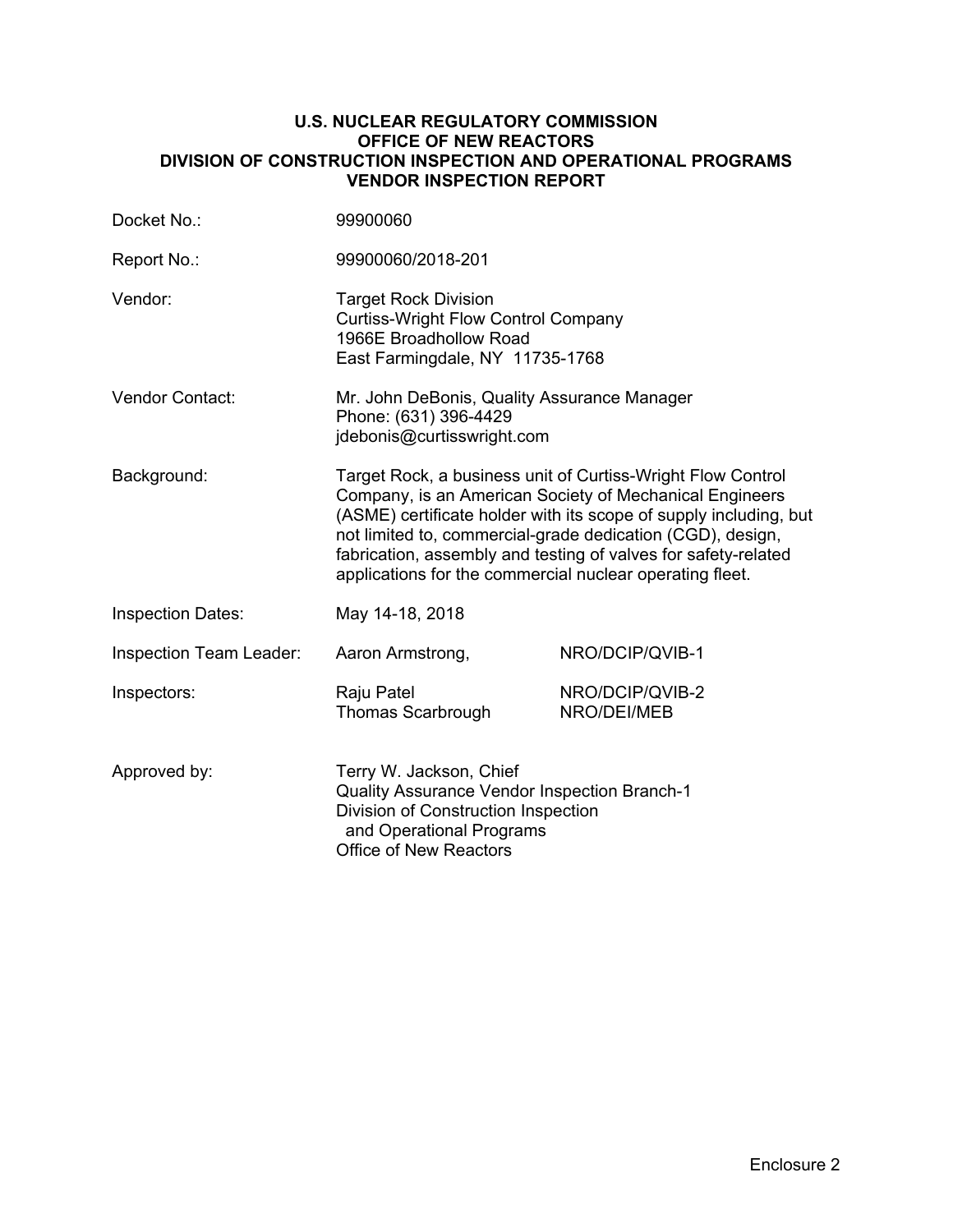# **EXECUTIVE SUMMARY**

### Target Rock 99900060/2018-201

The U.S. Nuclear Regulatory Commission (NRC) conducted this inspection to verify that Target Rock (TR) implemented an adequate quality assurance (QA) program that complied with the requirements of Appendix B, "Quality Assurance Criteria for Nuclear Power Plants and Fuel Reprocessing Plants," to Title 10 of the *Code of Federal Regulations* (10 CFR) Part 50, "Domestic Licensing of Production and Utilization Facilities."

This technically-focused inspection concentrated on implementation of TR's QA program activities associated with the design, fabrication, and testing of the Emergency Core Cooling System (ECCS) proof of concept valve to provide reasonable assurance of the feasibility of a first-of-a-kind-engineering (FOAKE) design to support NuScale's design certification application submittal activities.

During the inspection, the NRC inspection team reviewed TR's preliminary design report, calculations, drawings and other design activities associated with the ECCS proof of concept valve. Further, the NRC inspection team observed the ECCS valve assembly set-up and test facility and also reviewed the final test report and test plan/procedure that TR submitted to NuScale.

This inspection was conducted at TR's manufacturing facility in East Farmingdale, NY.

The following regulations served as the bases for this NRC inspection:

- Appendix B to 10 CFR Part 50
- 10 CFR Part 21

During the course of this inspection, the NRC inspection team implemented Inspection Procedure (IP) 43002, "Routine Inspections of Nuclear Vendors," dated April 25, 2011.

The last NRC inspection of TR occurred in 2017, and identified Nonconformance 99900060/2017-202-01.

With the exception of the nonconformances described below, the NRC inspection team concluded that TR is effectively implementing its QA program in support of the design, manufacturing, and proof-of-concept (POC) testing of the ECCS valve. The results of this inspection are summarized below.

#### Design Control

The NRC inspection team issued Nonconformance 99900060/2018-201-01 in association with TR's failure to implement the regulatory requirements of Criterion III, "Design Control," of Appendix B to 10CFR Part 50. Nonconformance 99900060/2018-201-01 cites TR for failing to translate all pertinent design requirements as specified in the NuScale contract for the ECCS valve into their procedures and instructions. Specifically, TR failed to translate the NuScale's requirements in TO No. 11, SW-1114-9480 certificate of conformance requirements in their ECCS valve POC assembly and test procedure TRP 9484. Further, TR did not submit a certificate of conformance for the ECCS valve POC testing services delivered to NuScale.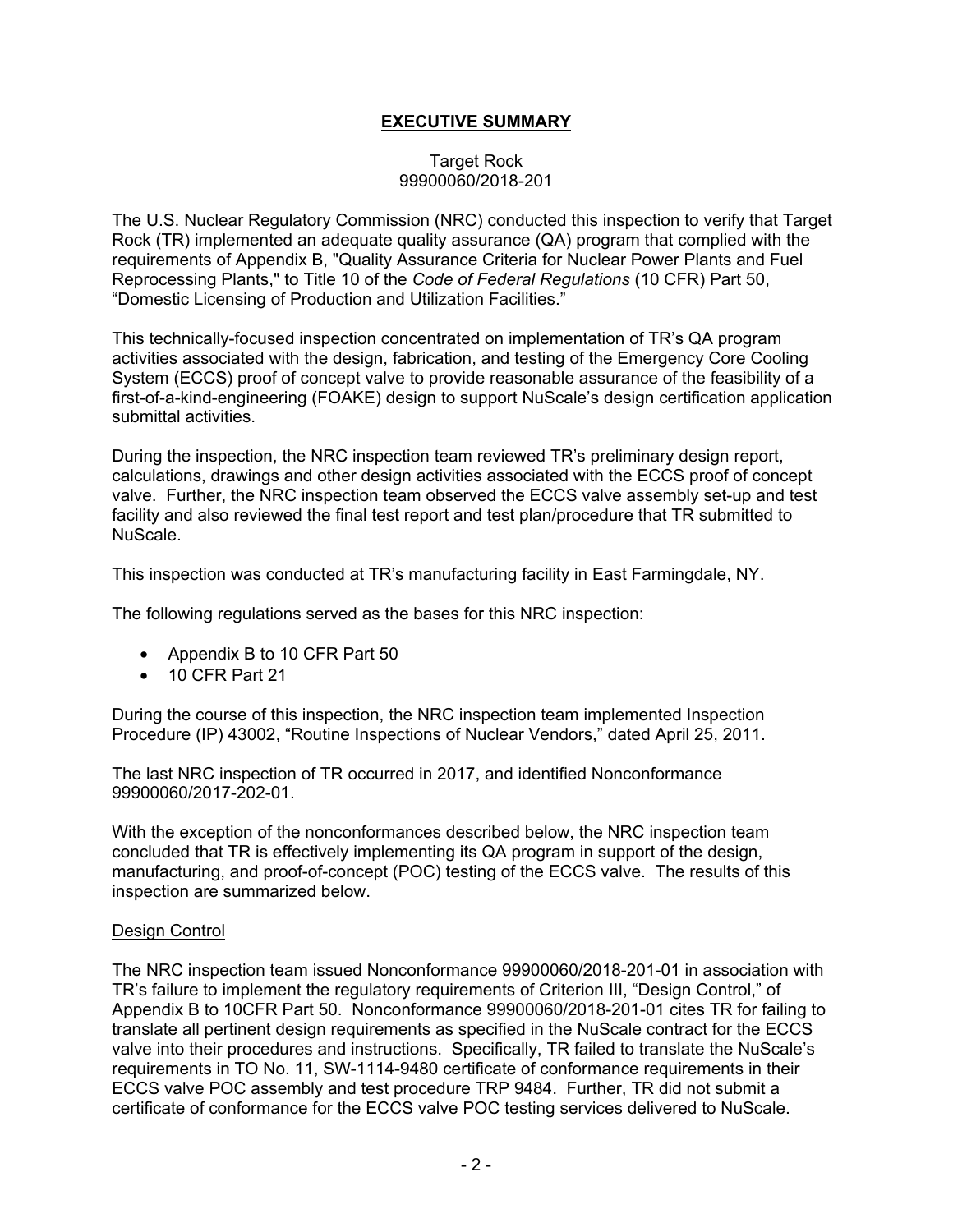# Test Control

The NRC inspection team issued Nonconformance 99900060/2018-201-02 in association with TR's failure to implement the regulatory requirements of Criterion XI, "Test Control," of Appendix B to 10CFR Part 50. Nonconformance 99900060/2018-201-01 cites TR for failing to ensure measuring and test equipment used during in test activities affecting quality were properly controlled, calibrated, and adjusted at specified periods to maintain accuracy within necessary limits. Specifically, TR did not: (a) control the traceability, the calibration status and calibration record of a linear variable differential transducer (LVDT) used for measuring the ECCS main valve disc position indication, (b) control the traceability, the calibration status and the pretest calibration records of individual pressure transducers used for measuring the inlet and outlet pressure, chamber pressure and inadvertent actuation block (IAB) valve pressure, (c) control the traceability and calibration status of the micrometer used for pre-test dimensional inspection of the arming valve disc position, the main valve disc lift measurement and the IAB valve parts.

### Corrective Action

The NRC inspection team determined that objective evidence was insufficient to verify appropriate corrective actions have been implemented to support closure of the Nonconformance 99900060/2017-202-01 to Criterion VII for TR's dedications activities on a previous inspection. Nonconformance 99900060/2017-202-01 remains open.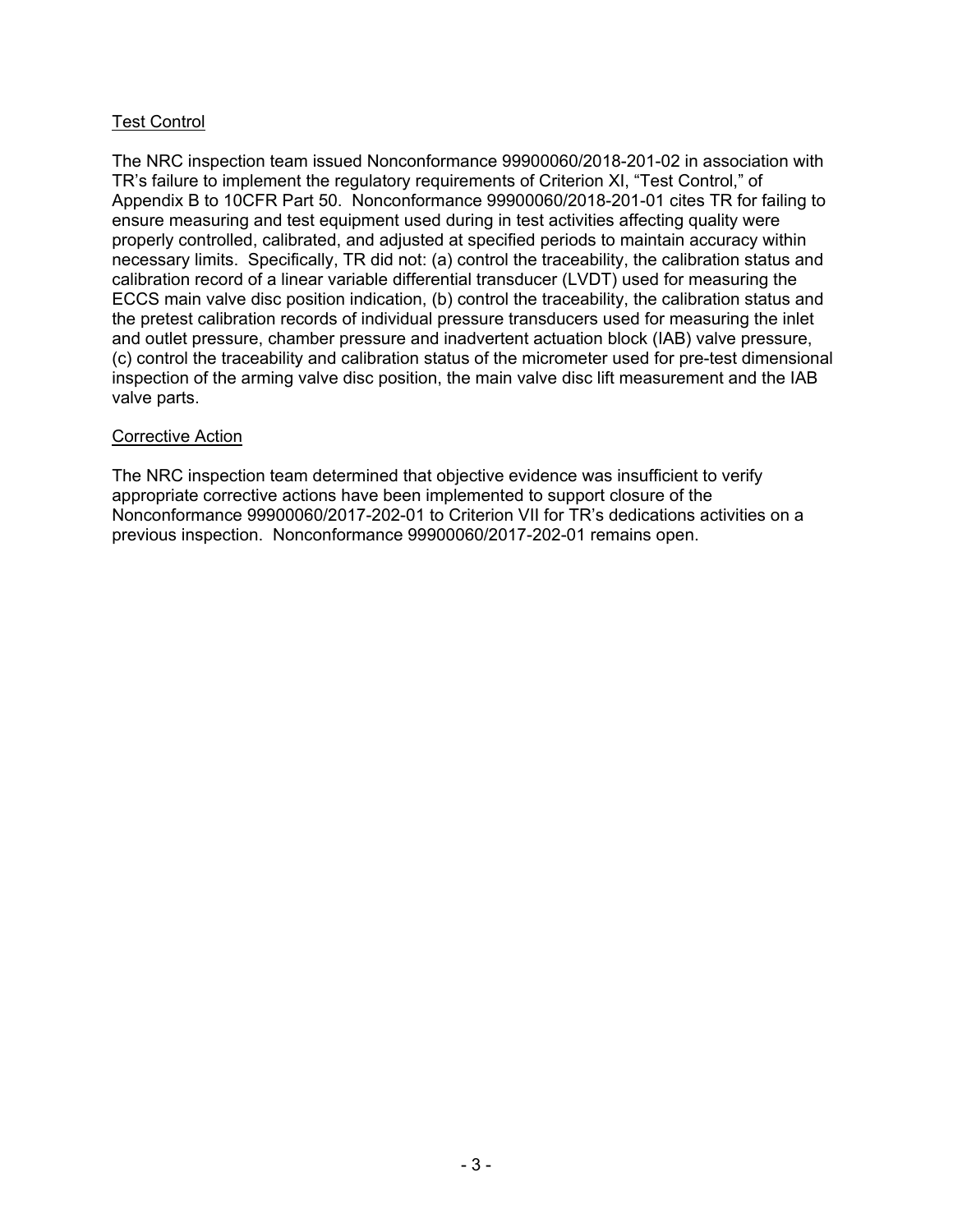# **REPORT DETAILS**

### 1. Design Control

### a. Inspection Scope

The NRC inspection team reviewed Target Rock's (TR's) policies and implementing procedures that govern the design control program to verify their compliance with the regulatory requirements of Criterion III, "Design Control," of Appendix B, "Quality Assurance Criteria for Nuclear Power Plants and Fuel Reprocessing Plants," to Title 10 of the *Code of Federal Regulations* (10 CFR) Part 50, "Domestic Licensing of Production and Utilization Facilities."

The NRC is reviewing NuScale's application that was submitted in accordance with 10 CFR Part 52, "Licenses, Certifications, and Approvals for Nuclear Power Plants," for certification of its small modular reactor design. During this inspection, the NRC inspection team focused on the design control activities for the NuScale emergency core cooling system (ECCS) valves being performed by TR. For example, the NRC inspection team reviewed the NuScale ECCS valve design requirements, including the NuScale Final Safety Analysis Report (FSAR), Revision 1, Section 6.3, "Emergency Core Cooling System," and NuScale Design Specification EQ-B020-2140, "ASME [American Society of Mechanical Engineers] Design Specification for Emergency Core Cooling System Valves."

The NRC inspection team discussed with TR management and technical staff the design control program being implemented for the ongoing design process of the NuScale ECCS valves. In addition, the NRC inspection team reviewed Curtiss-Wright Procedure QMP1004, "Design Control," that establishes a system to control and verify the design of TR products to ensure that the specified requirements are met. The NRC inspection team reviewed a Failure Modes and Effects Analysis (FMEA) prepared by TR as part of the design process for the NuScale ECCS valves. The NRC inspection team also reviewed the proof-of-concept (POC) testing report performed by TR as part of the initial design development for the NuScale ECCS valves. The NRC inspection team conducted a visual examination of the prototype main valve and inadvertent actuation block (IAB) valve of the ECCS valve assembly that underwent POC testing. In addition, the NRC inspection team reviewed preliminary ASME design reports being prepared by TR in support of the design development for the NuScale ECCS valves. At this time, TR is manufacturing Engineering Test Valves to complete the design demonstration of the NuScale ECCS valves. In preparation for post-design activities, the NRC inspection team reviewed the qualification plan for the valve assembly in accordance with ASME Standard QME-1-2007, "Qualification of Active Mechanical Equipment used in Nuclear Power Plants."

As part of the inspection activities, the NRC inspection team reviewed valve design drawings, calculations, analyses, and reports prepared by TR as part of the design control process for the NuScale ECCS valves.

#### b. Observations and Findings

During its review, the NRC inspection team identified an issue with the potential for the main valve of the ECCS valves to partially open, and then either fully open or close,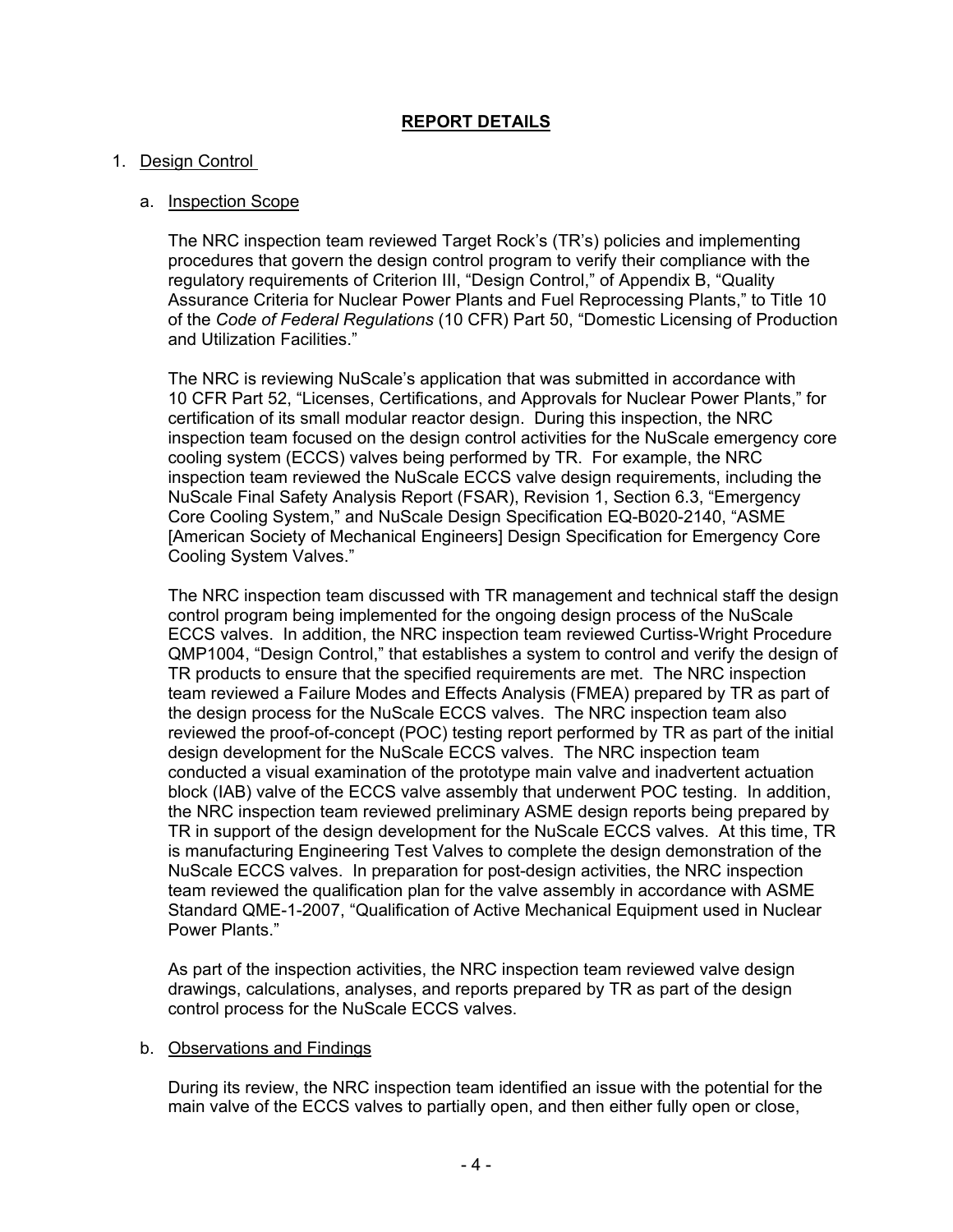depending on conditions, that will need to be resolved as part of the completion of the design of the NuScale ECCS valves. As discussed in the Test Control section of this inspection report, the NRC inspection team identified issues with the traceability and reliability of the instrumentation used during the POC testing. The NRC inspection team identified aspects of the ECCS valve performance and conditions that will need to be addressed for use of the POC test results to support demonstration of the NuScale ECCS valve design. During this inspection, the NRC inspection team did not consider the design activities to have been fully completed to demonstrate the capability of the NuScale ECCS valve to perform its safety functions. However, the NRC inspection team found that the requirements for the ECCS valves in the TR documentation were consistent with the provisions in the NuScale FSAR and NuScale Design Specification.

The NRC inspection team noted that NuScale's contract Task Order (TO) No. 11, Statement of Work (SOW) SW-1114-9480, subsection 4.2, states in part, that, a certificate of conformance shall be provided for shipment/submittal of items or services delivered to NuScale and shall meet the following requirements: (1) identifies the purchase material, equipment, or service and is traceable to the NuScale procurement document assigned to the work and required deliverables; (2) identifies the specific procurement requirements met by the purchased material, equipment, or service (e.g., codes, standards, and other specifications); (3) identifies any procurement requirements that have not been met, together with an explanation and means for resolving the nonconformance(s); (4) is signed or otherwise authenticated by a person who is responsible for this QA function and whose function and position are described in the supplier's NuScale approved QA program; (5) has been generated in accordance with the certification system established by and described in the supplier's QA program; (6) certifies conformance with all requirements of the purchase order; (7) references the QA program and the title and revision/date of the QA manual utilized to fulfill the scope of the purchase order; and (8) is provided on the letterhead of the company to which the procurement document was issued.

The NRC inspection team reviewed the Target Rock Producer (TRP) 9484, to verify the certificate of conformance requirements of subsection 4.2 of TO No. 11 SW-1114-9480 were adequately translated, and noted that TRP 9484 did not establish such requirements for preparation and submittal of a certificate of conformance requirements for NuScale's review and approval. The NRC inspection team requested a copy of the certificate of conformance for the ECCS POC testing services provided to NuScale. The NRC inspection team learned that TR had not translated the requirements of TO No. 11 SOW and did not submit required information of the certificate of conformance for the ECCS POC testing to NuScale for review and approval as specified in TO No. 11 SW-1114-9480. The NRC inspection team and TR management discussed the status of the ECCS valve POC testing services and determined that both TR and NuScale had considered the ECCS valve POC testing services as completed without submitting to NuScale the required information for review and approval.

The NRC inspection team identified this issue as Nonconformance 99900060/2018-201- 01 for TR's failure to transfer all pertinent design requirements into applicable test procedures and failing to submit the required information to NuScale for review and approval as specified in the contract requirements. TR initiated corrective action report (CAR) No. 18-117 to address this issue.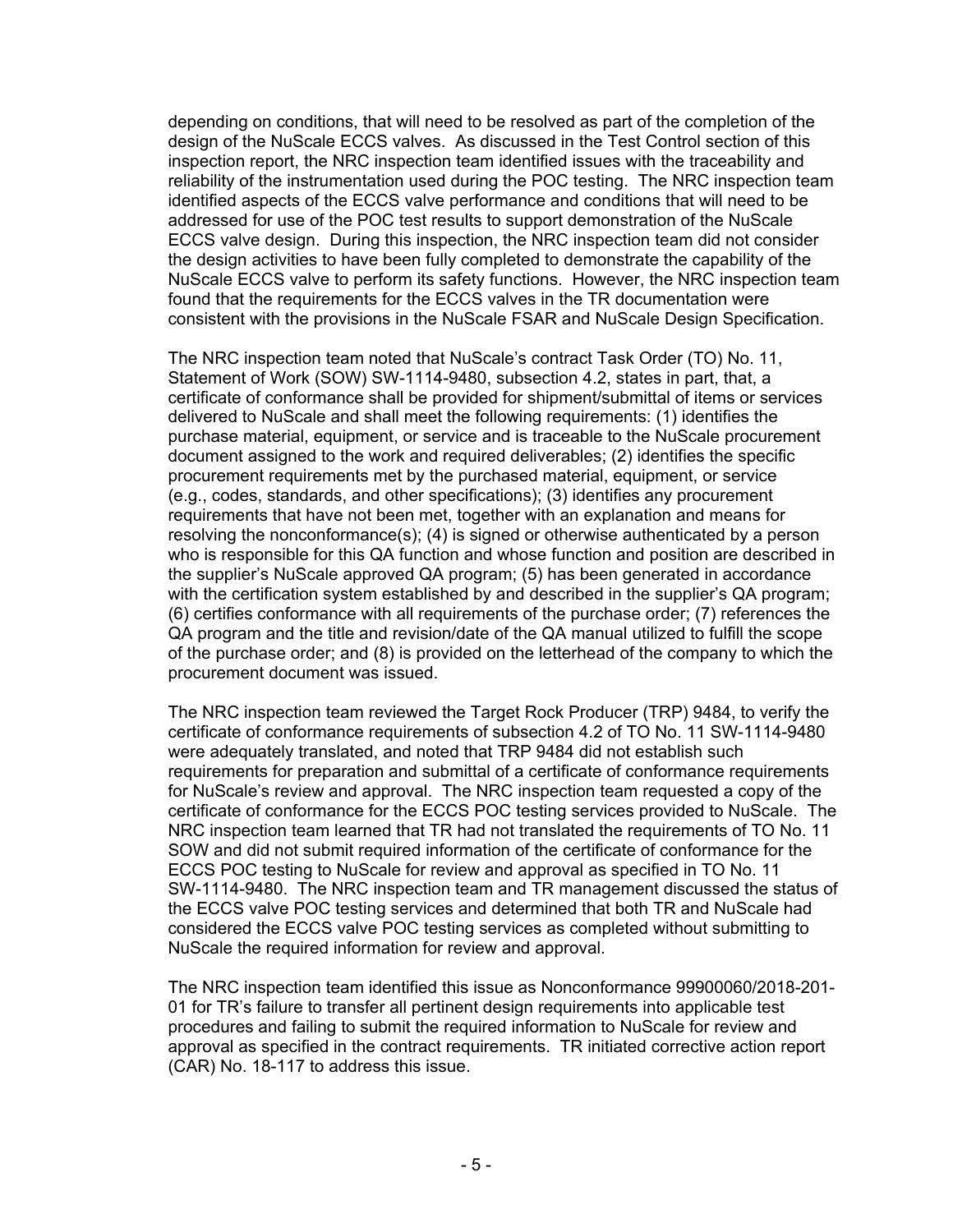### c. Conclusion

The NRC inspection team issued Nonconformance 99900060/2018-201-01 in associated with TR's failure to implement the regulatory requirements of Criterion III of Appendix B to 10 CFR Part 50. Nonconformance 99900060/2018/201-01 cites TR for failing to transfer all pertinent design requirements into applicable procedures and instructions and submitting documented objective evidence as specified in the safety-related contract requirements. Specifically, TR failed to translate NuScale's TO No. 11, SW-1114-9480 certificate of conformance requirements in its ECCS valve POC assembly and test procedure TRP 9484, and submit a certificate of conformance for the ECCS valve POC testing services delivered to NuScale for review and approval as specified in TO No. 11 SW-1114-9480.

# 2. Test Control

## a. Inspection Scope

The NRC inspection team reviewed the policies and procedures that govern the implementation of TR's control of testing activities to verify compliance with the regulatory requirements in Criterion XI, "Test Control," of Appendix B to 10 CFR Part 50.

TR has been contracted by NuScale to design, fabricate and conduct proof of concept test for NuScale's ECCS valves to provide reasonable assurance of the feasibility of a first-of-a-kind-engineering (FOAKE) design to support NuScale's design certification application submittal activities.

The NRC inspection team reviewed NuScale Task Order (TO) No. 11, Revision 0, dated February 10, 2015, for Statement of Work SW-1114-9480, "Emergency Core Cooling System Valve Proof of Concept SOW," Revision 0, dated December 17, 2014, issued to TR. TO No. 11 is a safety-related, quality class Q contractual agreement issued to TR to conduct POC testing of the Reactor Recirculation Valve (RRV) and Reactor Vent Valve (RVV) of the ECCS for the NuScale reactor in accordance with NuScale's design specification.

Further, the NRC inspection team reviewed and discussed with TR's management team TRP 9484, "Emergency Core Cooling System (ECCS) Valves Proof of Concept Assembly and Test Procedure," Revision 0, dated November, 2015, and reviewed TR test report TRP 9785, "Proof of Concept Test Report for ECCS System Valves," Revision 0, dated December 14, 2015, that documented the POC test results.

## b. Observation and Findings

TR performed POC testing of nuclear safety-related ECCS valves to demonstrate the feasibility of a FOAKE design to support NuScale's design certification application. The testing was performed using two valves that make up the ECCS valves, Reactor Recirculation Valve (RRV) and the Reactor Vent Valve (RVV) which includes all the piping, plus the associated control and data acquisition system. The POC testing consist of 4 tests that include: (1) Minimum reset pressure test; (2) Main valve opening test; (3) Arming valve operational pressure test; and, (4) Main valve operational test. The tests are to be performed using fresh water and air and repeated 5 times. The TR assembly and test procedure specifies the measuring and test equipment (M&TE)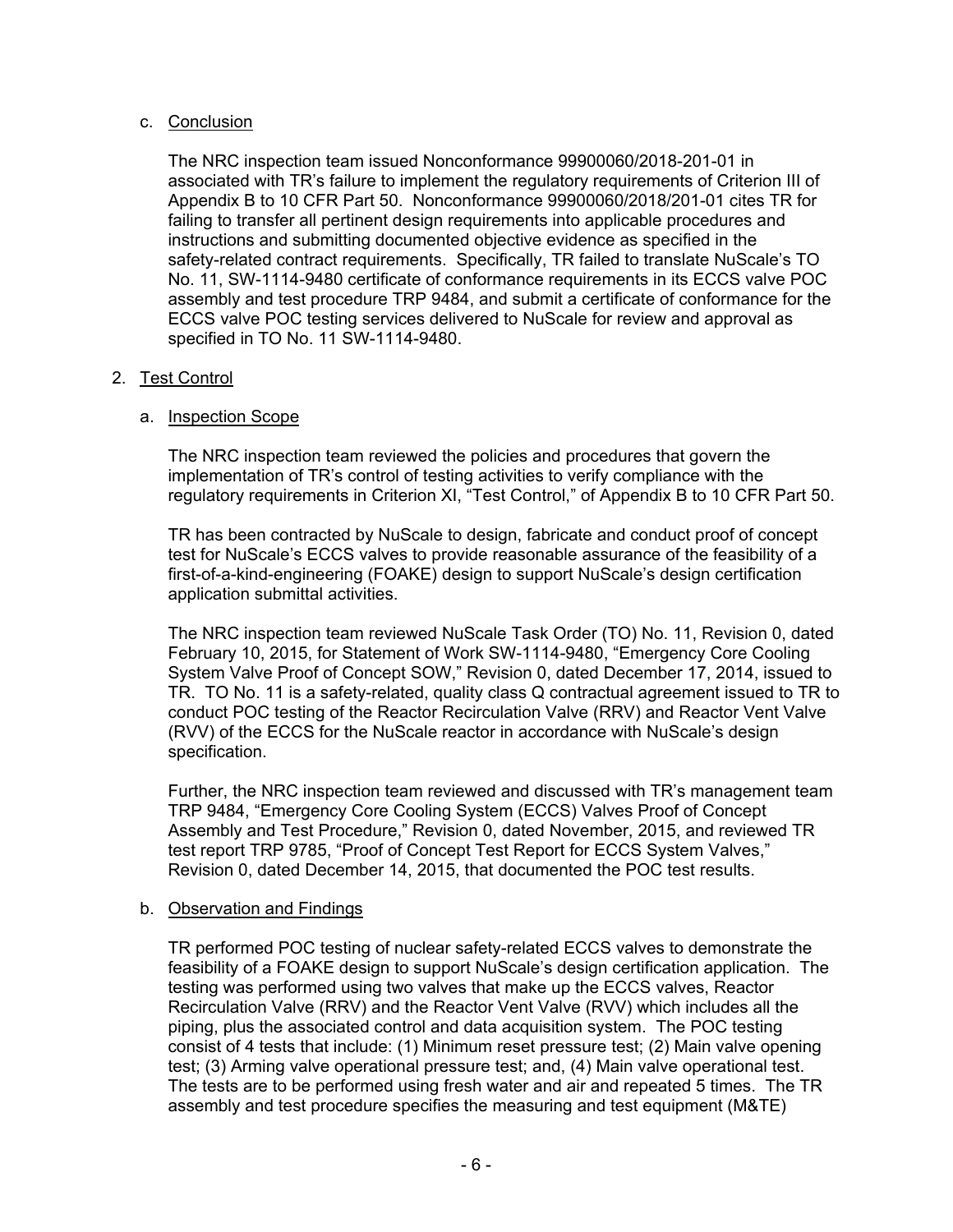calibration requirements, test pressure tolerances and test fluid requirements to meet ASME NQA-1 Table 304.1 for fresh water. Further, the TRP 9484 states that a test technician conduct pre-test dimensional inspection of the arming valve disc seat in fully seated position and the main valve disc lift and, an Linear Vertical Differential Transducer (LVDT) to be installed as a position indicator in lieu of magnetic reed position switch to allow for detailed data acquisition of the valves main disc stroke as a function of time.

The NRC inspection team reviewed the test report TRP 9785 and associated test results on TRP 9484, that documents the pre-test dimensional measurement of: (1) the arming valve disc in fully seated position, (2) the main valve disc lift using micrometer, and, (3) the main valve disc open and close position indication marks using a LVDT and pressure results for each test for each medium used on the datasheet. During the inspection, the NRC inspection team identified that the traceability and the calibration status of the micrometer, LVDT and individual pressure transducers used as part of the POC testing activity were not documented on the test datasheets. The gage calibration boxes in the TRP were crossed out. The TRP only documented the serial number and the calibration due date of the standard dead weight tester and the ASTROMED data acquisition recorder.

Further, the NRC inspection team learned that TR had documented the wrong serial number of the dead weight tester. During discussions with TR management, the NRC inspection team learned that TR had no documented objective evidence of: (1) the control of the traceability of each individual pressure transducer used and their pre-test calibration records, (2) the control of the traceability and calibration history of the LVDT under their calibration program, and (3) the traceability and calibration status of the micrometer used for pre-test measurements. The NRC inspection team identified this issue as Nonconformance 99900060/2018-201-02, for TR's failure to establish controls to ensure that the M&TE used during the safety-related ECCS valve POC testing activities affecting quality were controlled, calibrated and adjusted at specified periods to maintain accuracy within necessary limits. TR initiated CAR No. 18-118 to address this issue.

c. Conclusion

The NRC inspection team issued Nonconformance 99900060/2018-201-02 in association with TR's failure to implement the regulatory requirements of Criterion XI of Appendix B to 10 CFR Part 50. Nonconformance 99900060/2018-201-02 cites TR for failing to establish controls to ensure that the measuring and test instrumentation used during test activities affecting quality were adequately controlled, calibrated and adjusted at specified periods to maintain accuracy within necessary limits.

- 3. Corrective Action
	- a. Inspection Scope

The NRC inspection team reviewed TR's policies and implementing procedures that govern the implementation of the control of corrective actions to verify compliance with the requirements of Criterion XVI, "Corrective Action," of Appendix B to 10 CFR Part 50.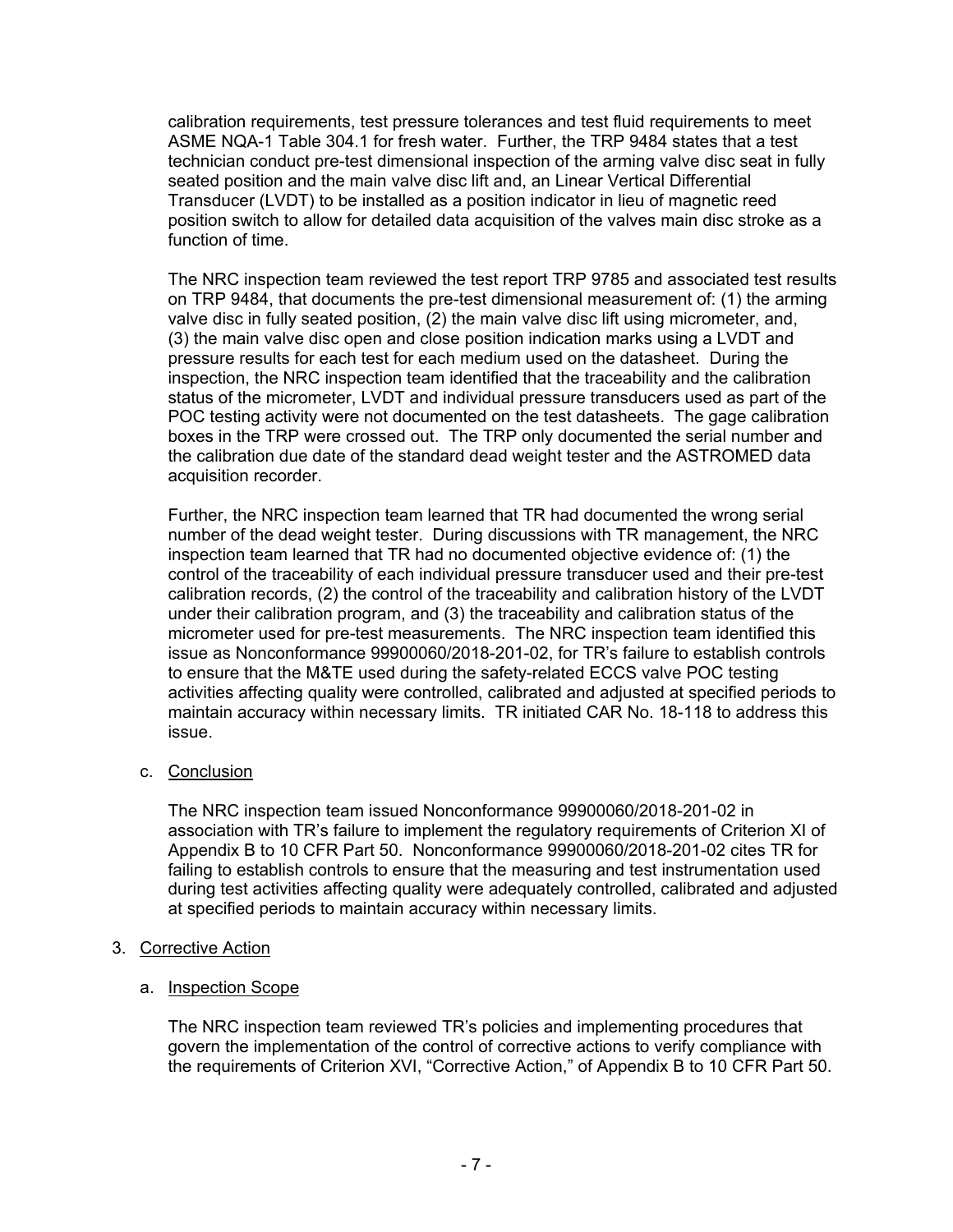## b. Observation and Findings

## Corrective Action Associated with Nonconformance 99900060/2017-202-01

Following the March 2017 inspection of TR, the NRC issued Nonconformance 99900060/2017/202-01 for TR's failure to establish measures that included provisions, as appropriate, for source evaluation and selection, objective evidence of quality furnished by the contractor or subcontractor, inspection at the contractor or subcontractor source, or examination of products upon delivery. Specifically, TR failed to conduct commercial-grade surveys or use another verification method to verify the critical characteristics, that, when verified, provide reasonable assurance that items and services will perform their intended safety function.

In a follow-up response dated May 22, 2017, TR stated the cause of the Nonconformance was that the format and content of the commercial-grade (CG) survey records/ checklists (which were titled as "Audit Reports") did not provide the specific requirements for documenting the objective evidence reviewed. The checklist did not stress CG survey performance, but rather program audit performance. TR stated that as corrective steps, Engineering will review each critical characteristic attribute verification (CCAV) sheet Method 2 critical characteristic. All CCAV sheets will be reviewed by a second engineer to ensure all the item's critical characteristics are now verified on the CCAV sheet. All Method 2 CCAV sheets will be reviewed and revised by August 31, 2017. Further, TR stated that Quality Assurance will revise the CG survey plans to include checklists based on the revised Method 2 characteristics/verification identified on the CCAV sheets. The revised checklist shall emphasize the identification and documentation of the objective evidence reviewed and will emphasize survey performance. TR stated this action would be completed by September 15, 2017.

During this inspection, the NRC inspection team verified the corrective actions that TR took to address the Nonconformance documented in Inspection Report No. 99900060/2017-202, dated April 24, 2017. Based on review, the NRC inspection team concluded that TR corrective action taken to address NON 99900060/2017-202- 01, did not have sufficient objective evidence to support closure of the NON 99900060/2017-201-01, hence, the NRC inspection team considers the NON still open.

## c. Conclusions

The NRC inspection team determined that objective evidence is insufficient to verify appropriate corrective actions have been implemented to support closure of the Nonconformance 99900060/2017-202-01. Nonconformance 99900060/2017-202-01 remains open.

## 4. Entrance and Exit Meetings

On May 14, 2018, the NRC inspection team presented the inspection scope during an entrance meeting with Mr. Steve Pauly, TR Vice President – Energy Products, and other members of TR management and technical staff. On May 18, 2018, the NRC inspection team presented the inspection results and observations during an exit meeting with Mr. Steve Pauly, TR Vice President – Energy Products, and other members of TR's management and technical staff.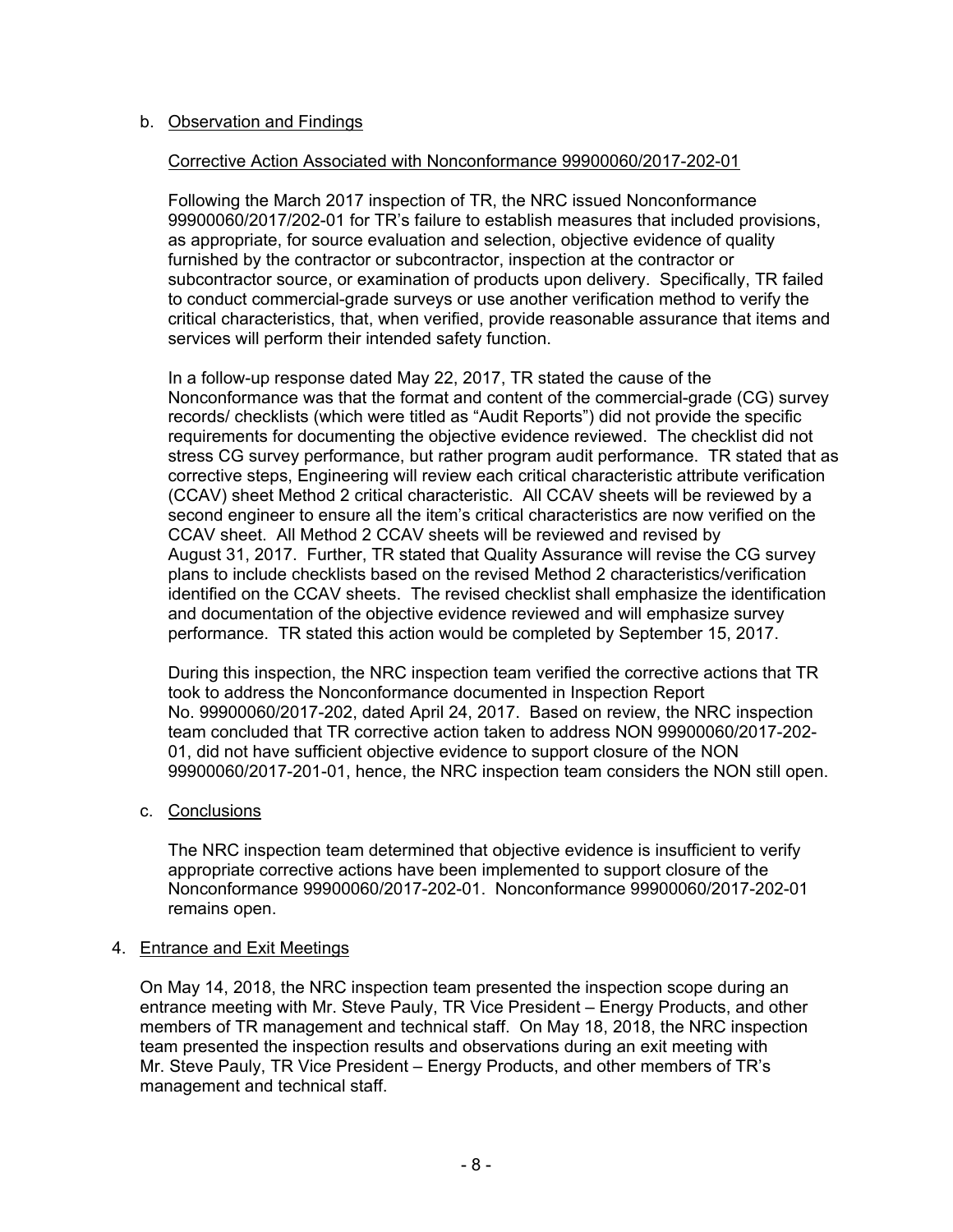# **ATTACHMENT**

# 1. PERSONS CONTACTED AND NRC STAFF INVOLVED:

| <b>Name</b>            | <b>Title</b>                                | <b>Affiliation</b> | <b>Entrance</b> | <b>Exit</b> | <b>Interviewed</b> |
|------------------------|---------------------------------------------|--------------------|-----------------|-------------|--------------------|
| <b>Michael Cinque</b>  | <b>General Manager</b>                      | <b>Target Rock</b> | X               | X           | X                  |
| <b>Steve Pauly</b>     | Vice President-<br><b>Energy Products</b>   | <b>Target Rock</b> | X               | X           |                    |
| Jim Whide              | <b>Senior General</b><br>Manager            | <b>Target Rock</b> |                 | X           |                    |
| Alex Dimeo             | Director, QA                                | <b>Target Rock</b> | X               | X           | X                  |
| <b>Michael Grant</b>   | Director, Operations                        | <b>Target Rock</b> | X               |             |                    |
| Nick Campanelli        | Director of<br>Engineering                  | <b>Target Rock</b> |                 | X           |                    |
| John DeBonis           | QA Manager                                  | <b>Target Rock</b> | X               | X           | X                  |
| Joseph Simonetti       | <b>Engineering Manager</b>                  | <b>Target Rock</b> | X               |             | X                  |
| <b>Brian Maher</b>     | QC Manager                                  | <b>Target Rock</b> | X               | X           |                    |
| Garrett<br>Yablonski   | Manufacturing<br><b>Engineering Manager</b> | <b>Target Rock</b> | X               | X           |                    |
| <b>Robert Lowery</b>   | Design Engineer                             | <b>Target Rock</b> | X               | X           | X                  |
| <b>William Velkoff</b> | Design Engineering<br>Manager               | <b>Target Rock</b> | X               | X           | X                  |
| Michelle Moore         | Program Manager                             | <b>Target Rock</b> | X               | X           |                    |
| Jim Baccoli            | Supply Chain<br>Manager                     | <b>Target Rock</b> |                 |             | X                  |
| Ed Bradshaw            | Director of Program<br>Management           | <b>Target Rock</b> | X               |             | X                  |
| <b>Dolores Fantz</b>   | Contracts<br>Administrator                  | <b>Target Rock</b> | X               |             | X                  |
| Sujith Kurian          | <b>Quality Assurance</b><br>Engineer        | <b>Target Rock</b> | X               | X           |                    |
| James Arena            | <b>Purchasing Supervisor</b>                | Target Rock        | Χ               |             |                    |
| Zach Sanzo             | <b>Welding Manager</b>                      | <b>Target Rock</b> | X               |             |                    |
| <b>Scott Schoeps</b>   | <b>Assembly Manager</b>                     | <b>Target Rock</b> | X               |             |                    |
| Hugh O'Brien           | <b>Chief Engineer</b>                       | <b>Target Rock</b> |                 | X           | X                  |
| Al Connelly            | <b>Calibration Technician</b>               | <b>Target Rock</b> |                 |             | X                  |
| Louis E. Greaux        | <b>Contracts Manager</b>                    | <b>Target Rock</b> | X               |             | X                  |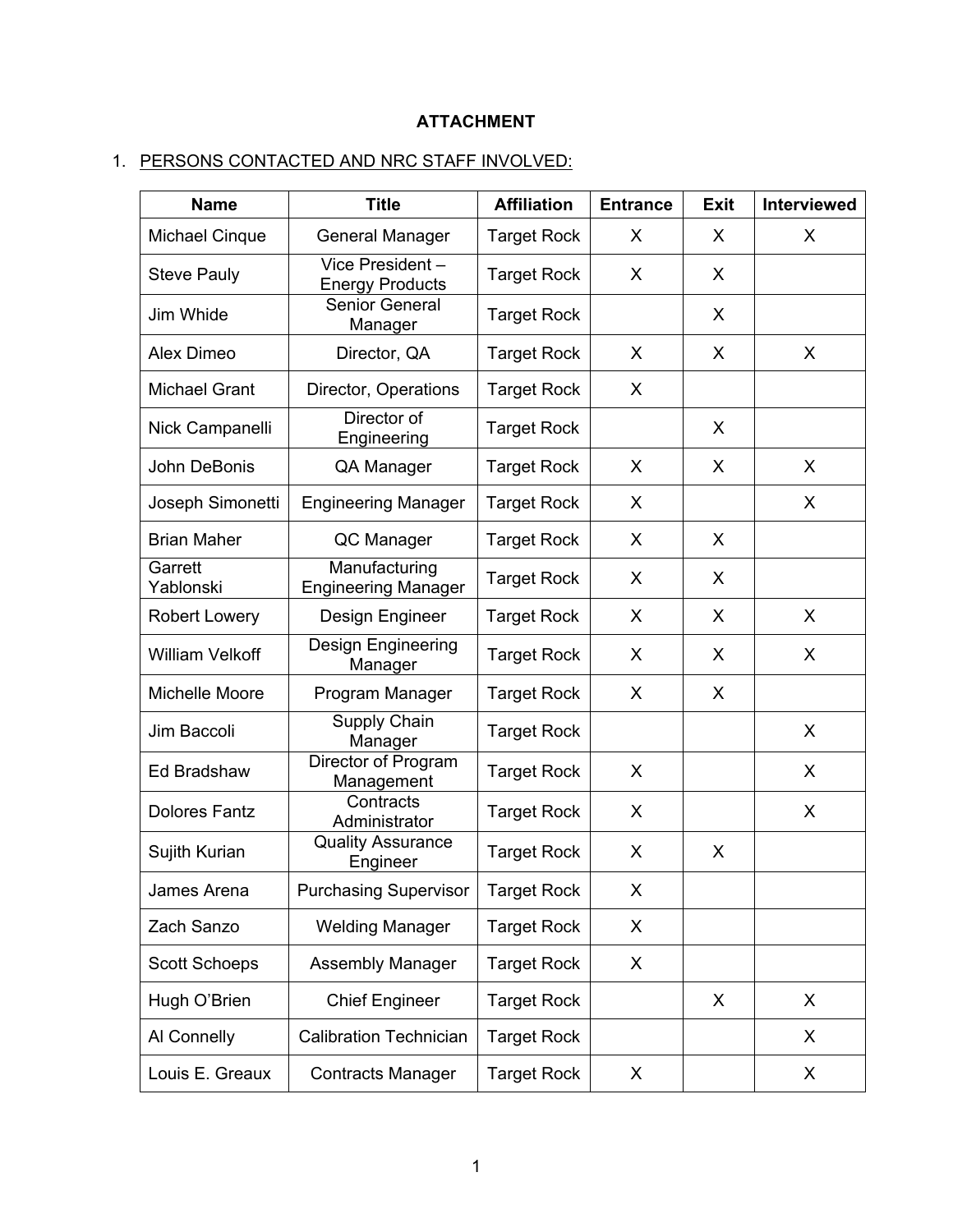| <b>Name</b>          | <b>Title</b>                     | <b>Affiliation</b> | <b>Entrance</b> | <b>Exit</b> | <b>Interviewed</b> |
|----------------------|----------------------------------|--------------------|-----------------|-------------|--------------------|
| Aaron Armstrong      | <b>Inspection Team</b><br>Leader | <b>NRC</b>         | x               | X           |                    |
| Thomas<br>Scarbrough | <b>Inspection Team</b><br>Member | <b>NRC</b>         | X               | X           |                    |
| Raju Patel           | <b>Inspection Team</b><br>Member | <b>NRC</b>         | x               | X           |                    |
| Kerri Kavanagh       | NRO Branch Cheif                 | <b>NRC</b>         |                 | $X^*$       |                    |

\* On phone call

### 2. INSPECTION PROCEDURES USED:

IP 43002, "Routine Inspections of Nuclear Vendors," dated January 27, 2017

IP 36100, "Inspection of 10 CFR Part 21 and Programs for Reporting Defects and Noncompliance," dated February 13, 2012

### 3. ITEMS OPENED, CLOSED, AND DISCUSSED:

| Item Number                                  | Status       | <u>Type</u>              | <b>Description</b>            |
|----------------------------------------------|--------------|--------------------------|-------------------------------|
| 99900060/2018-201-01<br>99900060/2018-201-02 | Open<br>Open | <b>NON</b><br><b>NON</b> | Criterion III<br>Criterion XI |
| 99900060/2017-202-01                         | Open         | <b>NON</b>               | <b>Criterion VII</b>          |

## 4. DOCUMENTS REVIEWED:

#### NuScale Documents

NuScale Final Safety Analysis Report, Tier 2, Section 6.3, "Emergency Core Cooling System," Revision 1

NuScale Design Specification EQ-B020-2140, "ASME Design Specification for Emergency Core Cooling System Valves," Revision 3, dated February 14, 2018

NuScale Task Order Agreement No. CO-1012-2074, Revision 0, for task order (TO) 1, "Category I Valve Concept Study and Preliminary Design," Revision 0, dated October 17, 2012, on TR Project No. 127527

NuScale contract for TO 4, "Emergency Core Cooling System Valve Design SOW," Revision 0, dated September 20, 2013, on TR Project No.14Z506

NuScale contract for TO 11, "ECCS Valve Proof of Concept Statement of Work," Revision 0, dated February 10, 2015, on TR Project No. 15Z501(11)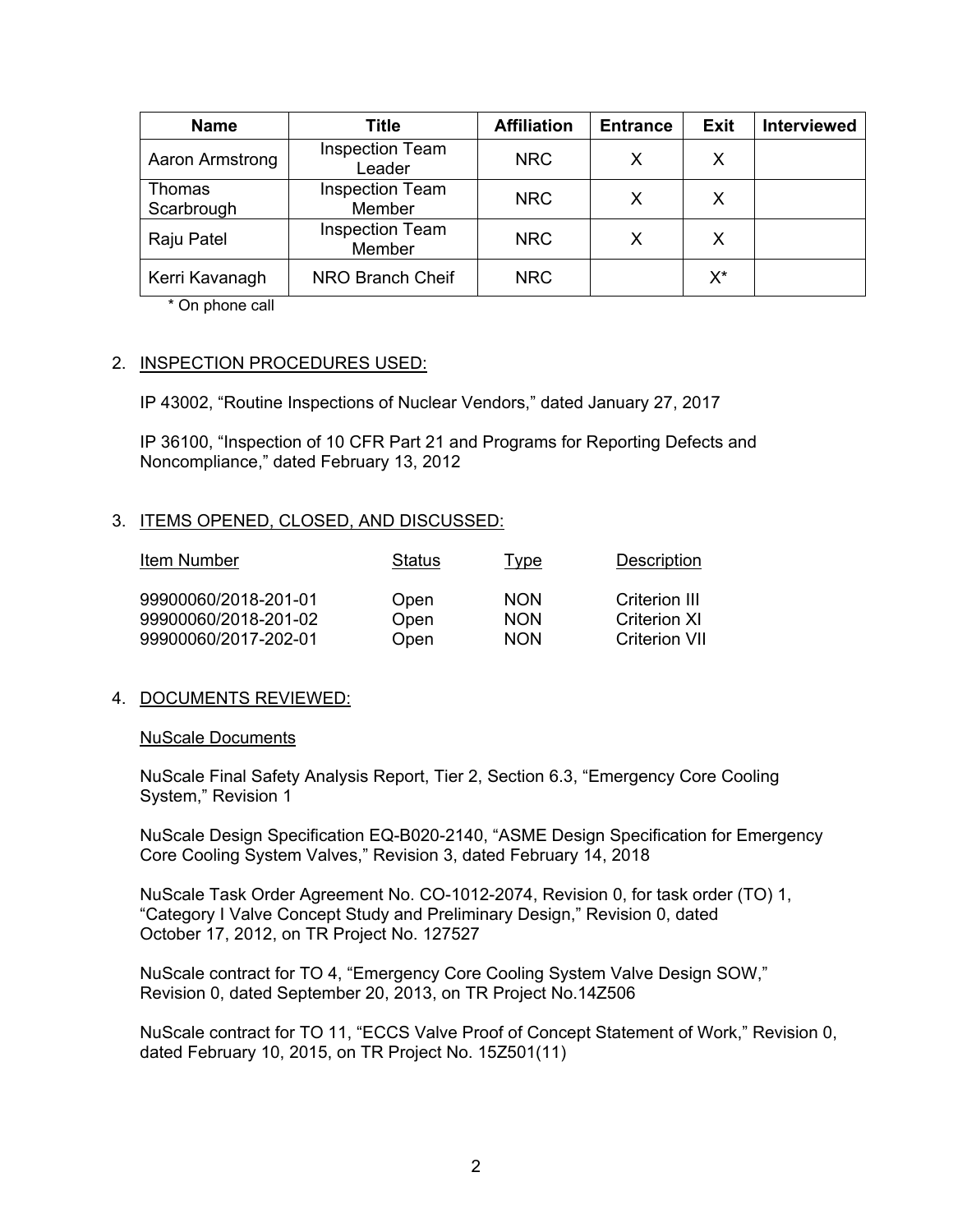NuScale contract for TO 12, "ECCS Phase 2 Review Statement of Work," Revision 0, dated October 2, 2015, on TR Project No. 15Z501(12)

NuScale contract for TO 13, "Primary Valve Seismic Update," Revision 0, dated February 9, 2016, on TR Project No. 16Z540

NuScale contract for TO 16, "Emergency Core Cooling System Valve Detailed Design Statement of Work," Revision 2, dated March 2, 2017, on TR Project No. 17Z503

NuScale contract for TO 20, "Fabrication of ECCS Engineering Test Valves," Revision 0, dated March 26, 2018, on TR Project No. 18Z509 and 18E

NuScale Engineering Change Notice, ECN-A011-6107, "Modification of Upper RPV Drawing to Incorporate Bolted ECCS Main Valves," Revision 2, dated February 12, 2018

#### Policy and Procedures

Quality Management Procedure (QMP) 1004, "Design Control," Revision 1, August 14, 2017

QMP-1010, "Inspection and Testing," Revision H, October 1, 2013

QMP 1013, "Control of Nonconforming Product," Revision M, March 17, 2013

QMP 1014, "Corrective and Preventive Action," Revision I, August 21, 2017

QMP-1018, "Training," Revision C, December 10, 2009

QMP-1023, "Energy Products Nuclear Quality Assurance Manual, Edition 10," Revision 1, October 27, 2016

TR procedure (TRP) 5464, "Calibration Procedure for Timing Marker – ASTRO-MED Dash & Chart Recorder," Revision B, June 13, 2001

TRP 9484, "Emergency Core Cooling System Valves Proof of Concept Assembly and Test Procedure," Revision 0, dated November 3, 2015

#### Target Rock Plans and Analyses

NuScale Engineering Report (ER)-B020-6113, "ECCS Valve Subcomponent Level FMEA," Revision 0, dated January 26, 2018, forwarding Curtiss-Wright Target Rock Report No. 9969, "Subcomponent Level Failure Modes and Effects Analysis (FMEA) of the NuScale ECCS Valve System," Revision A, dated January 25, 2018.

NuScale ER-B020-6117, "ECCS Valve Qualification Plan," Revision 0, dated March 27, 2018, forwarding Curtiss-Wright Target Rock Report No. 9986, "Qualification Plan for NuScale Emergency Core Cooling System Valves," dated March 22, 2018.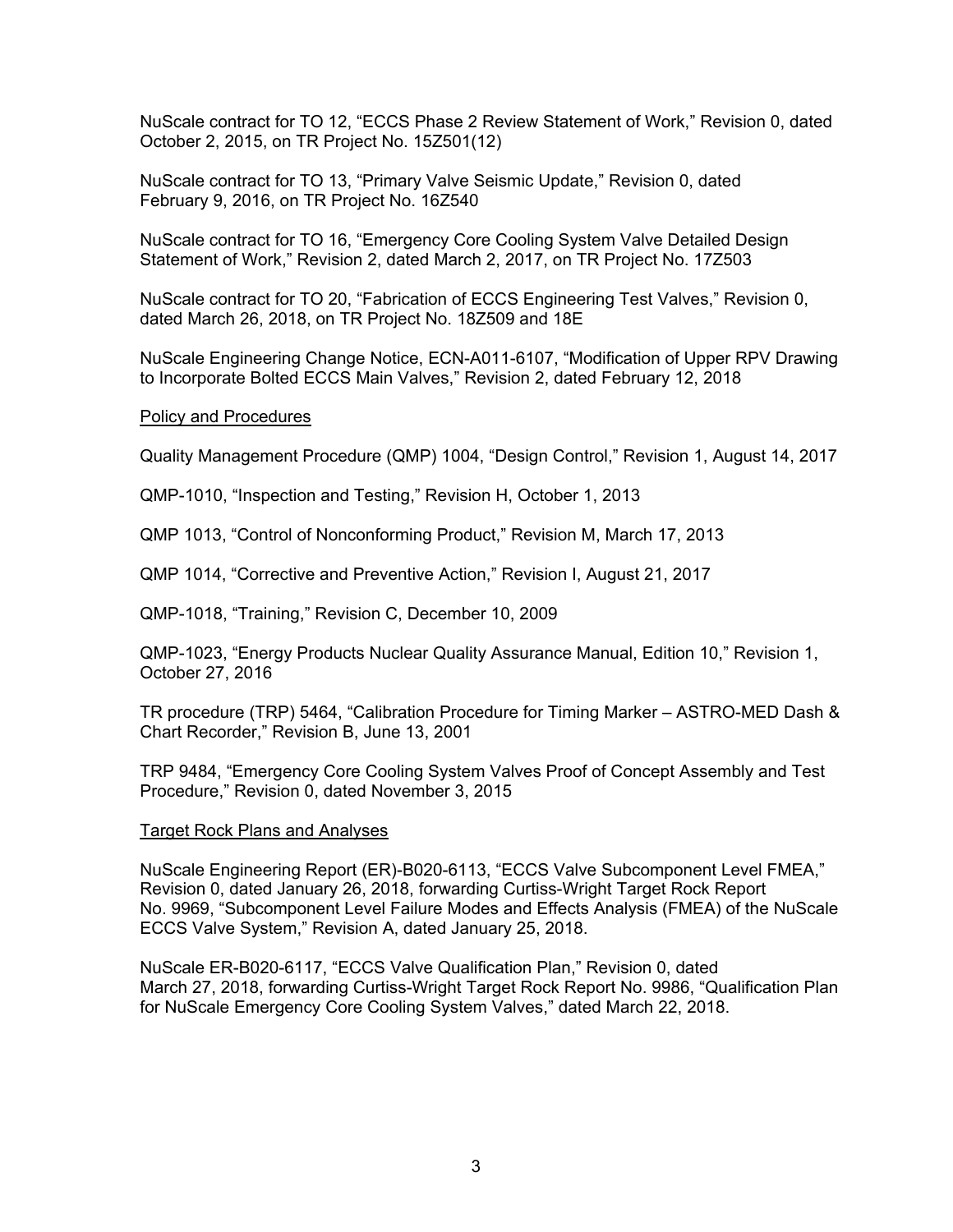#### Target Rock Drawings

NuScale Engineering Drawing (ED)-B020-2617, "Reactor Vent Valve Drawing," Revision 1, dated March 29, 2018, forwarding Target Rock Drawing No. ECCS-RVV-001, "Reactor Vent Valve (RVV) Assembly, Pilot Operated, Fail Open, On/Off, NPS 5 Class 2500, Flanged," Revision 2, dated September 15, 2017.

NuScale ED-B020-2650, "Reactor Recirculation Valve Drawing," Revision 1, dated March 29, 2018, forwarding Target Rock Drawing No. ECCS-RRV-001, "Reactor Recirculation Valve (RRV) Assembly, Pilot Operated, Fail Open, On/Off, NPS 2 Class 2500, Flanged," Revision 2, dated September 15, 2017.

NuScale ED-B020-5679, "Inadvertent Actuation Block Drawing," Revision 1, dated March 29, 2018, forwarding Target Rock Drawing No. ECCS-IAB-001, "IAB Valve Assembly," Revision 2, dated September 15, 2017.

NuScale ED-B020-2651, "Trip and Reset Valves Drawing," Revision 1, dated March 29, 2018, forwarding Target Rock Drawing No. ECCS-TRV-001, "Trip/Reset Valve (TRV) Assembly, On/Off, NPS 3 Schedule 160 BW Connection," Revision 2, dated September 15, 2017.

NuScale ED-B020-5690, "Single Trip Valve Drawing," Revision 1, dated March 29, 2018, forwarding Target Rock Drawing No. ECCS-TV-001, "Trip Valve (TV) Assembly, On/Off, NPS 3 Schedule 160 BW Connection," Revision 2, dated September 15, 2017.

#### Target Rock Reports

Engineering Report (ER)-B0202-3817, "Proof of Concept Test Report for Emergency Core Cooling (ECC) System Valves," Revision A, dated December 18, 2015, forwarding Curtiss-Wright Target Rock Report 9785, Revision 0, dated December 14, 2015.

ER-B020-6052, "ECCS RVV Diffuser Report," Revision 0, dated March 5, 2018, forwarding Curtiss-Wright Target Rock Report No. 9967, "NuScale ECCS RVV Diffuser Report," Revision A, dated February 15, 2018.

ER-B020-6289, "ECCS Valve Description," Revision 0, dated March 27, 2018, forwarding Curtiss-Wright Target Rock Report No. 10013, "System Description and Summary Report for Detail Design of the Emergency Core Cooling (ECC) System Valves," Revision A, dated March 9, 2018.

ER-B020-6230, "Preliminary ASME Design Report for RRV," Revision 0, dated March 29, 2018, forwarding Curtiss-Wright Target Rock Report No. 9994, "ASME Design Report for Target Rock Valve Model ECCS-RRV-001 Code Class 1," Revision 0, dated February 20, 2018.

ER-B020-6306, "Preliminary ASME Design Report for RVV," Revision 0, dated March 29, 2018, forwarding Curtiss-Wright Target Rock Report No. 10021, "ASME Design Report for Target Rock Valve Model ECCS-RVV-001 Code Class 1," Revision 0, dated March 9, 2018.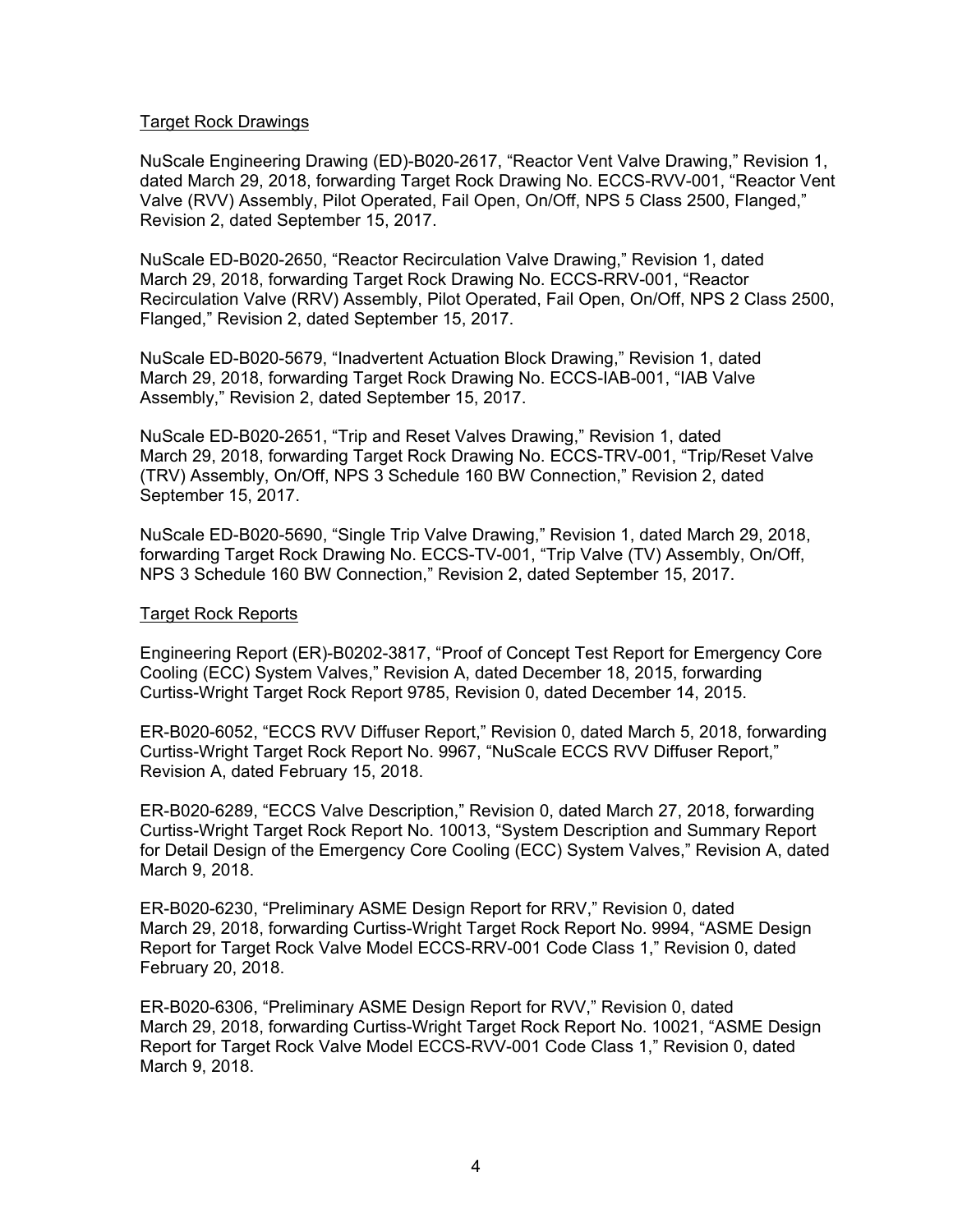ER-B020-6307, "Preliminary ASME Design Report for Pilot Valves," Revision 0, dated March 29, 2018, forwarding Curtiss-Wright Target Rock Report No. 10018, "ASME Design Report for Target Rock Valve Models ECCS-TRV-001 and ECCS-TV-001 Code Class 1," Revision 0, dated February 26, 2018.

#### Target Rock Calculations

Calculation, "NuScale ECCS Inadvertent Actuation Block (IAB) Valve Force Balance Calculation for Valve Model ECCS-IAB-001," Revision 0, dated January 9, 2018.

Calculation, "NuScale ECCS Reactor Recirculation Valve (RRV) Force Balance Calculation for Target Rock Valve Model ECCS-RRV-001," Revision 0, dated January 9, 2018.

Calculation, "NuScale ECCS Reactor Vent Valve (RVV) Force Balance Calculation for Target Rock Valve Model ECCS-RVV-001," Revision 0, dated January 9, 2018.

Calculation, "Temperature Coefficient of Expansion Calculations for ECCS-RRV-001," dated July 14, 2017, ECCS-RVV-001, dated June 14, 2017, ECCS-IAB-001, dated July 6, 2017; ECCS-TRV-001 and ECCS-TV-001, dated September 15, 2017.

Calculation, "NuScale IAB Sizing Calculation," dated June 20, 2017.

Calculation, "NuScale RRV Sizing Calculation," dated March 31, 2017.

Calculation, "NuScale RVV Sizing Calculation," dated March 31, 2017.

Calculation, "NuScale ECCS Main Valve Pressure-Temperature Rating and Hydrostatic Test Pressure Calculations," Revision 0, dated May 9, 2017.

Calculation, "NuScale ECCS Actuators (Trip/Reset Valves) Pressure-Temperature Rating and Hydrostatic Test Pressure Calculations," Revision 0, dated May 9, 2017.

Calculation, "NuScale ECCS Reactor Recirculation Valve (RRV) Bonnet Bolting Calculation for Target Rock Valve Model ECCS-RRV-001, Revision 0, dated October 31, 2017.

#### Nonconformance and Corrective Action Reports

TR Corrective Action Request (CAR) No. 18-117, 18-118, 18-119 and 18-1120

#### Calibration Certificates

Certificate of Calibration for TR 7053, "Conductivity Meter," calibrated by MCS Calibration Inc., dated April 19, 2018

Certificate of Calibration for TR 7341, "ASTROMED Digital Recorder," calibrated by MCS Calibration Inc., dated August 15, 2017

Certificate of Calibration for TR 6350, "dead weight tester," model No. 451 calibrated by MCS Calibration Inc., dated April 1, 2015, at the time of ECCS valve POC test activity